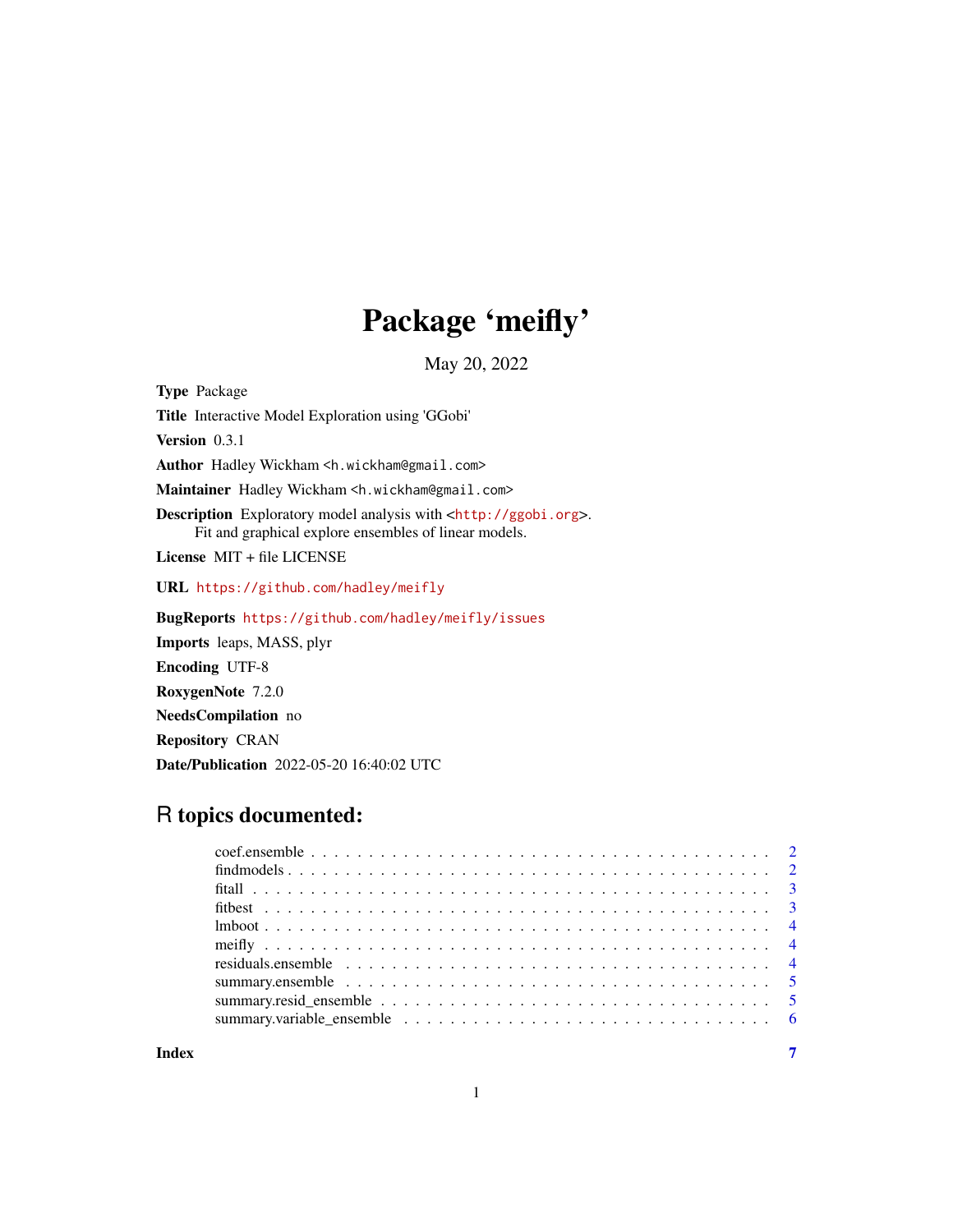<span id="page-1-0"></span>coef.ensemble *Calculcate coefficients for all models in ensemble. Returns raw, tvalue, absolute t-value, and standardised coefficent values.*

#### Description

Calculcate coefficients for all models in ensemble. Returns raw, t-value, absolute t-value, and standardised coefficent values.

#### Usage

## S3 method for class 'ensemble' coef(object, ...)

#### Arguments

| object                  | ensemble of models      |
|-------------------------|-------------------------|
| $\cdot$ $\cdot$ $\cdot$ | other arguments ignored |

| findmodels | General ensemble of models from models in global workspace' |  |
|------------|-------------------------------------------------------------|--|
|------------|-------------------------------------------------------------|--|

#### Description

General ensemble of models from models in global workspace'

#### Usage

```
findmodels(modeltype = "lm", dataset, pattern)
```
#### Arguments

| modeltype | model class                                    |
|-----------|------------------------------------------------|
| dataset   | if specified, all models must use this dataset |
| pattern   | pattern of model object names to match         |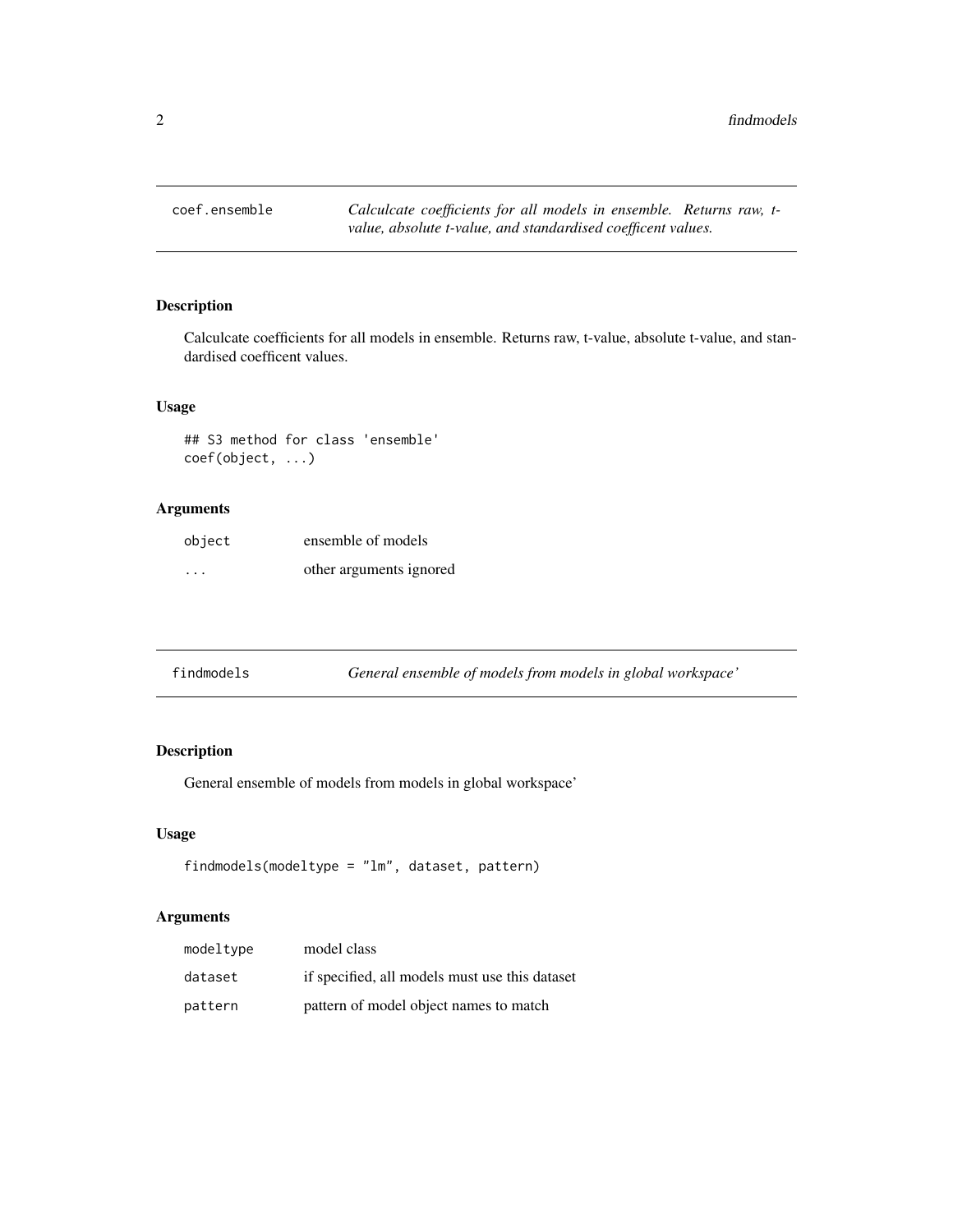<span id="page-2-0"></span>

#### Description

This technique generalises [fitbest](#page-2-1). While it is much slower it will work for any type of model.

#### Usage

fitall(y, x, method =  $"lm", ...$ )

#### Arguments

| - y          | vector y values                                  |
|--------------|--------------------------------------------------|
| $\mathsf{x}$ | matrix of x values                               |
| method       | name of method used to fit the model, e.g lm,rlm |
| .            | other arguments passed on to method              |

#### Examples

y <- swiss\$Fertility  $x \le -$  swiss[,  $-1$ ] mods <- fitall(y, x, "lm")

<span id="page-2-1"></span>fitbest *Use the leaps package to generate the best subsets.*

#### Description

Use the leaps package to generate the best subsets.

#### Usage

```
fitbest(formula, data, nbest = 10, ...)
```
#### Arguments

| formula | model formula                            |
|---------|------------------------------------------|
| data    | data frame                               |
| nbest   | number of subsets of each size to record |
|         | other arguments passed to regsubsets     |

#### Examples

y <- swiss\$Fertility mods <- fitbest(Fertility ~ ., swiss)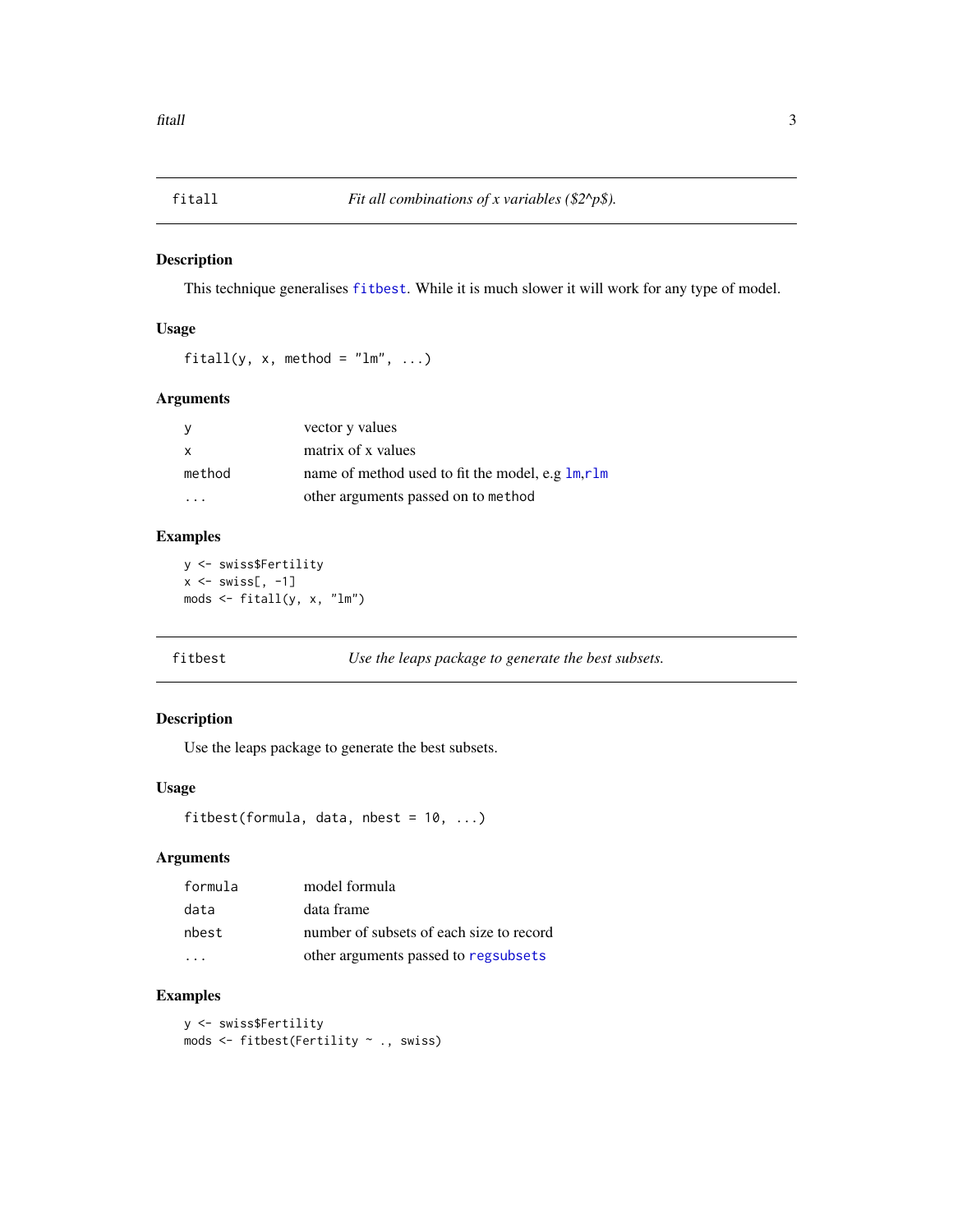<span id="page-3-0"></span>

#### Description

Generate linear models by bootstrapping observations

#### Usage

```
lmboot(formula, data, n = 100)
```
#### Arguments

| formula | model formula                                |
|---------|----------------------------------------------|
| data    | data set                                     |
| - n     | number of bootstrapped data sets to generate |

meifly *Interactive model ensemble exploration.*

#### Description

Interactive model ensemble exploration.

<span id="page-3-1"></span>residuals.ensemble *Calculate residuals for all models in ensemble.*

#### Description

Calculate residuals for all models in ensemble.

#### Usage

## S3 method for class 'ensemble' residuals(object, ...)

#### Arguments

| object   | ensemble of models      |
|----------|-------------------------|
| $\cdots$ | other arguments ignored |

#### Value

data.frame of class resid\_ensemble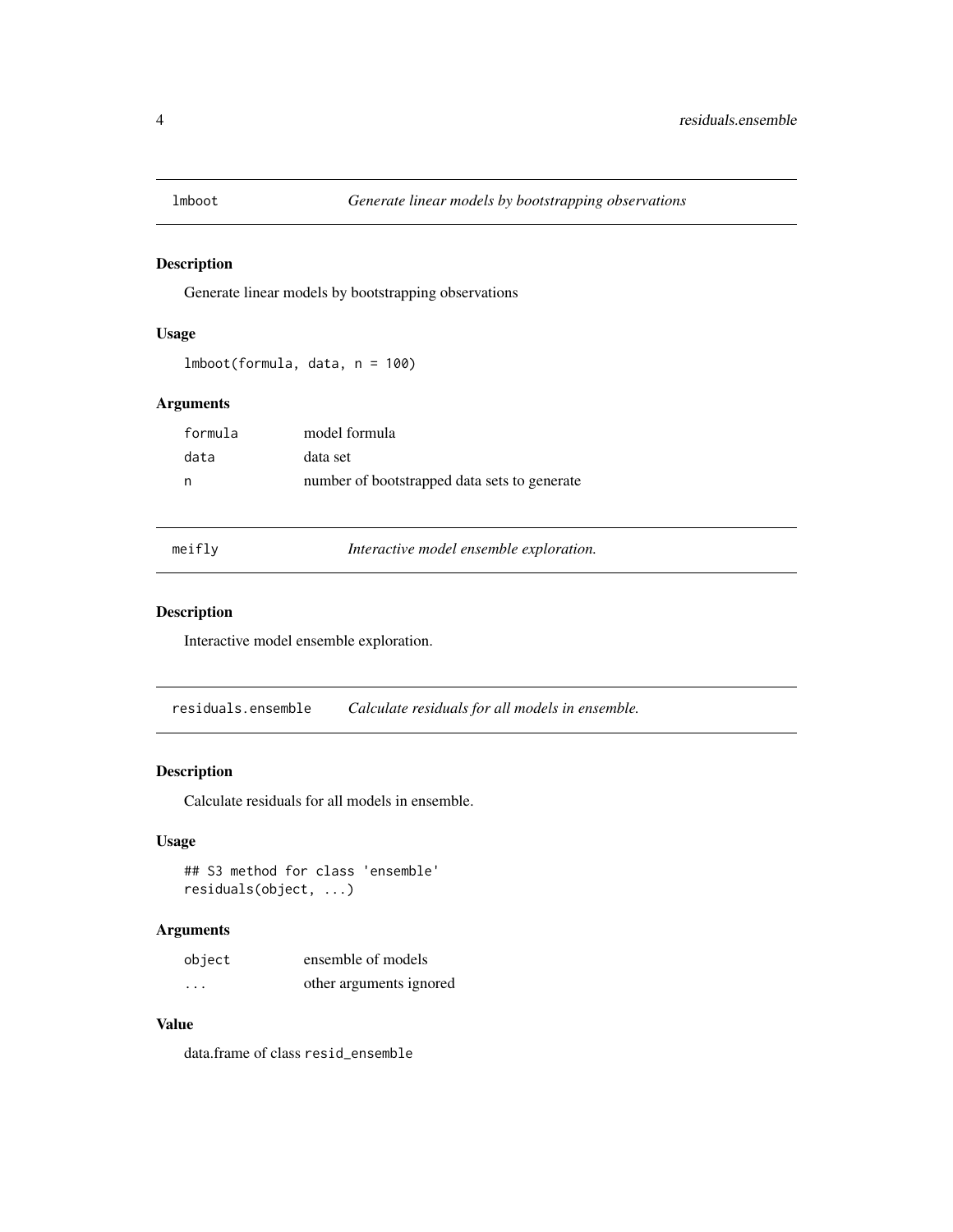<span id="page-4-0"></span>summary.ensemble 5

#### See Also

[summary.resid\\_ensemble](#page-4-1)

| summary.ensemble | Returns degrees of freedom, log likelihood, R-squared, AIC, BIC and |
|------------------|---------------------------------------------------------------------|
|                  | adjusted R-squared.                                                 |

#### Description

Returns degrees of freedom, log likelihood, R-squared, AIC, BIC and adjusted R-squared.

#### Usage

## S3 method for class 'ensemble' summary(object, ...)

#### Arguments

| object  | ensemble of models      |
|---------|-------------------------|
| $\cdot$ | other arguments ignored |

<span id="page-4-1"></span>summary.resid\_ensemble

*Summarise residuals from ensemble.*

#### Description

Summarise residuals from ensemble.

#### Usage

```
## S3 method for class 'resid_ensemble'
summary(object, data = attr(object, "data"), ...)
```
#### Arguments

| object  | model residuals from residuals, ensemble |
|---------|------------------------------------------|
| data    | associated data set                      |
| $\cdot$ | other arguments ignored                  |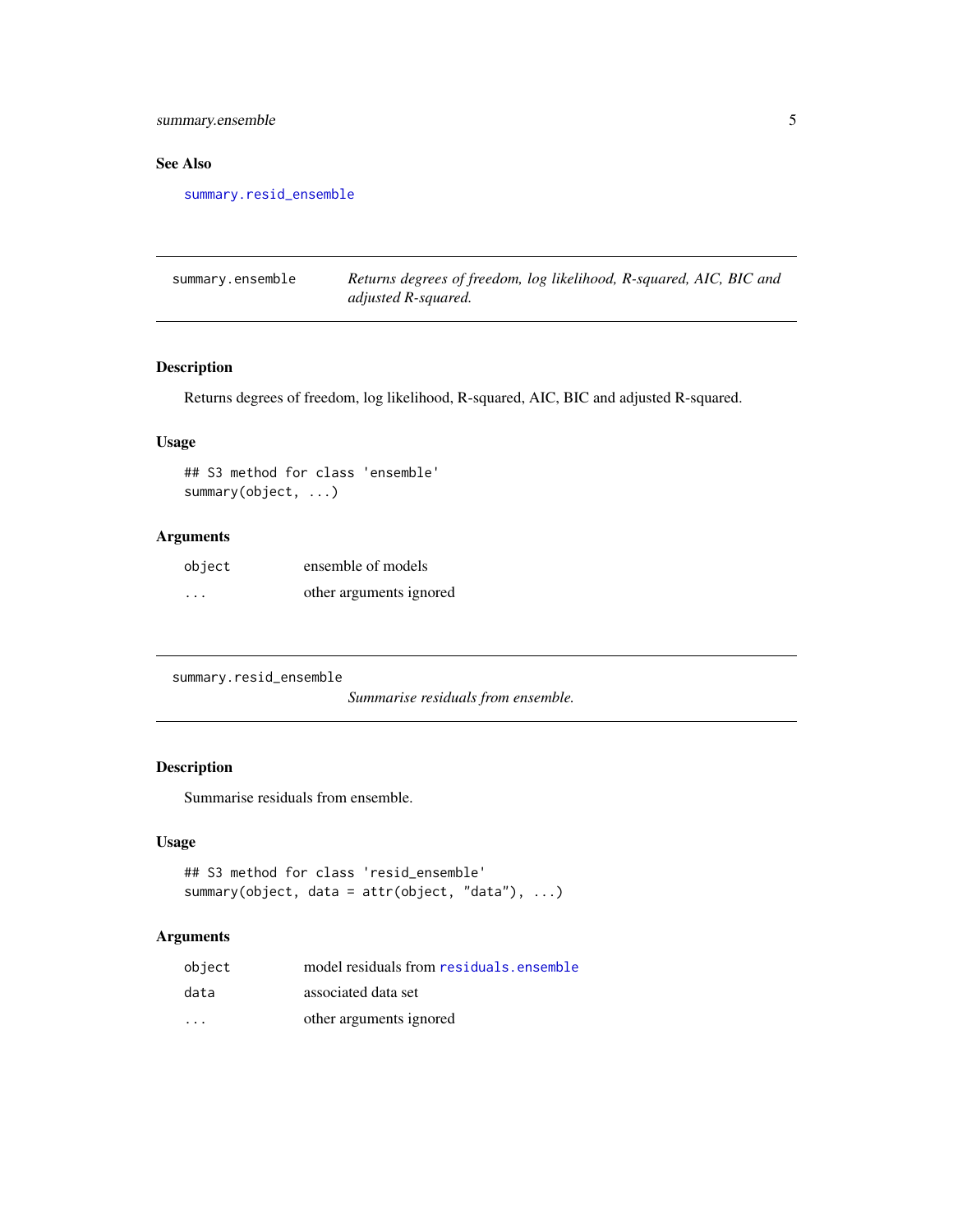<span id="page-5-0"></span>summary.variable\_ensemble

*Summarise variable ensemble.*

#### Description

Provides variable level statistics.

#### Usage

## S3 method for class 'variable\_ensemble' summary(object, ...)

#### Arguments

| object   | ensemble of models      |
|----------|-------------------------|
| $\cdots$ | other arguments ignored |